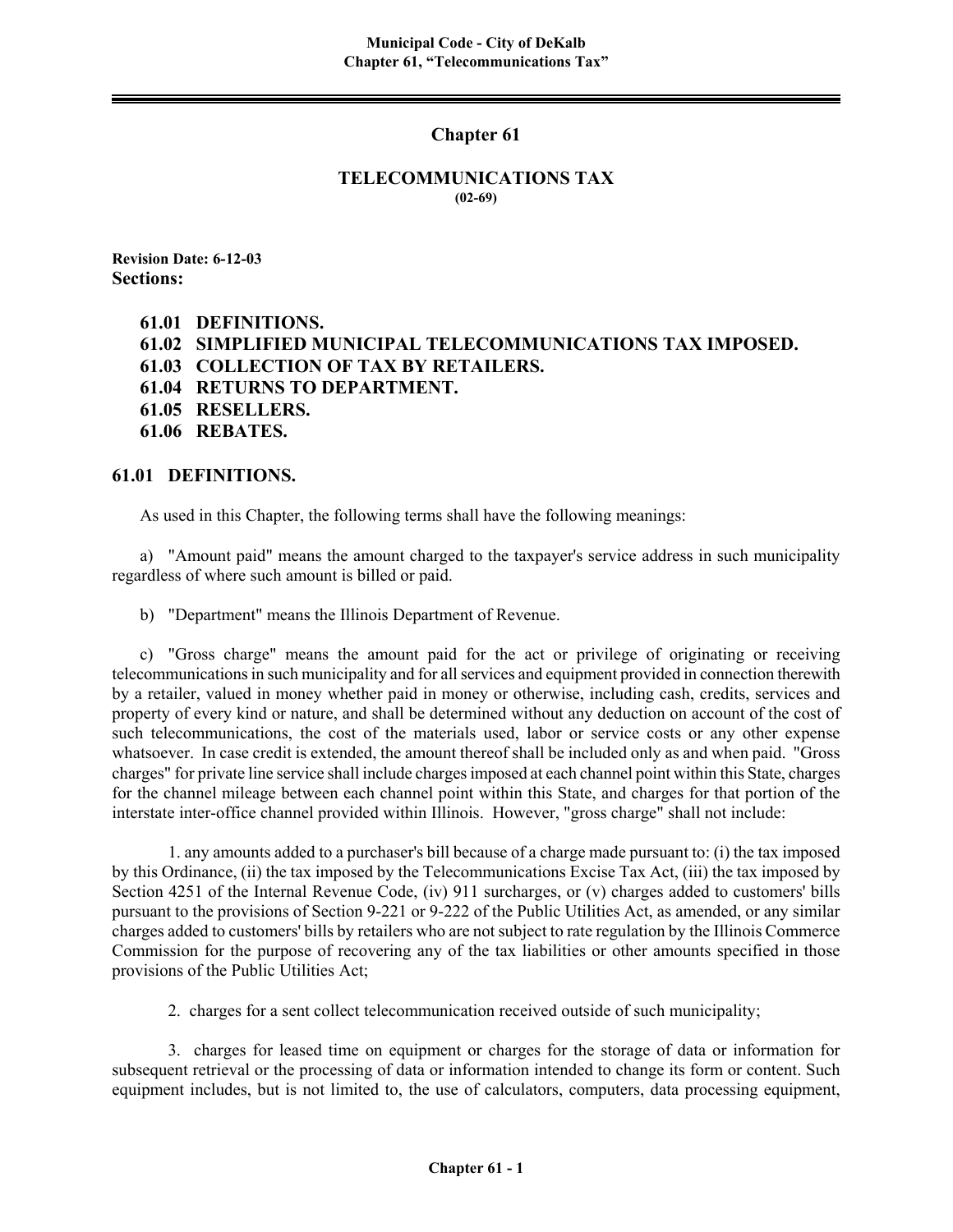tabulating equipment or accounting equipment and also includes the usage of computers under a time-sharing agreement;

4. charges for customer equipment, including such equipment that is leased or rented by the customer from any source, wherein such charges are disaggregated and separately identified from other charges;

5. charges to business enterprises certified as exempt under Section 9-222.1 of the Public Utilities Act to the extent of such exemption and during the period of time specified by the Department of Commerce and Community Affairs;

6. charges for telecommunications and all services and equipment provided in connection therewith between a parent corporation and its wholly owned subsidiaries or between wholly owned subsidiaries when the tax imposed under this Act has already been paid to a retailer and only to the extent that the charges between the parent corporation and wholly owned subsidiaries or between wholly owned subsidiaries represent expense allocation between the corporations and not the generation of profit for the corporation rendering such service;

7. "bad debt" means any portion of a debt that is related to a sale at retail for which gross charges are not otherwise deductible or excludable that has become worthless or uncollectible, as determined under applicable federal income tax standards; if the portion of the debt deemed to be bad is subsequently paid, the retailer shall report and pay the tax on that portion during the reporting period in which the payment is made;

8. charges paid by inserting coins in coin-operated telecommunication devices; or

9. amounts paid by telecommunications retailers under the Telecommunications Infrastructure Maintenance Fee Act.

d) "Interstate telecommunications" means all telecommunications that either originate or terminate outside this State.

e) "Intrastate telecommunications" means all telecommunications that originate and terminate within this State.

f) "Person" means any natural individual, firm, trust, estate, partnership, association, joint stock company, joint venture, corporation, limited liability company, or a receiver, trustee, guardian, or other representative appointed by order of any court, the Federal and State governments, including State universities created by statute, or any city, town, county, or other political subdivision of this State.

g) "Purchase at retail" means the acquisition, consumption or use of telecommunications through a sale at retail.

h) "Retailer" means and includes every person engaged in the business of making sales at retail as defined in this Section. The Department may, in its discretion, upon application, authorize the collection of the tax hereby imposed by any retailer not maintaining a place of business within this State, who, to the satisfaction of the Department, furnishes adequate security to insure collection and payment of the tax. Such retailer shall be issued, without charge, a permit to collect such tax. When so authorized, it shall be the duty of such retailer to collect the tax upon all of the gross charges for telecommunications in this State in the same manner and subject to the same requirements as a retailer maintaining a place of business within this State. The permit may be revoked by the Department at its discretion.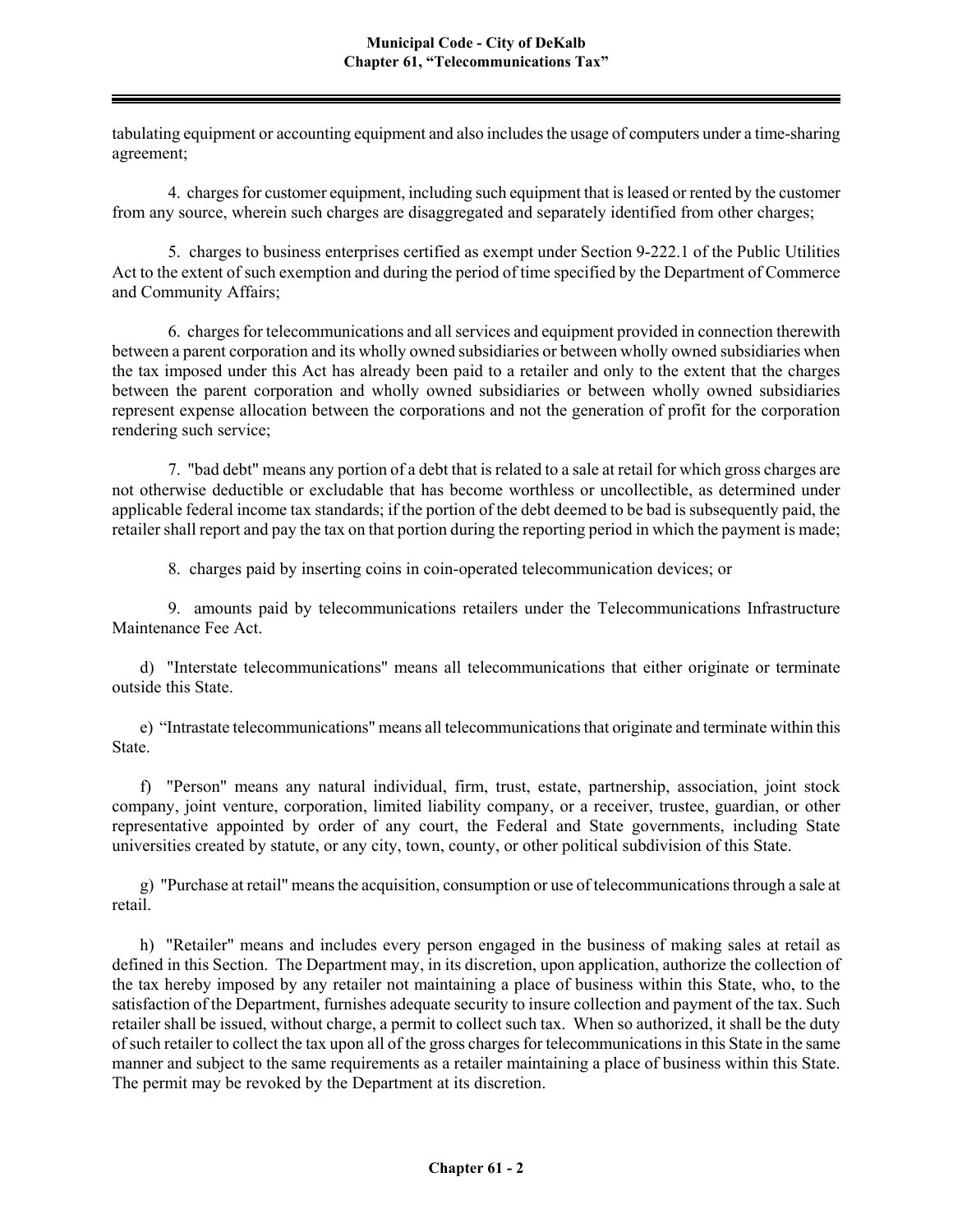i) "Retailer maintaining a place of business in this State", or any like term, means and includes any retailer having or maintaining within this State, directly or by a subsidiary, an office, distribution facilities, transmission facilities, sales office, warehouse or other place of business, or any agent or other representative operating within this State under the authority of the retailer or its subsidiary, irrespective of whether such place of business or agent or other representative is located here permanently or temporarily, or whether such retailer or subsidiary is licensed to do business in this State.

j) "Sale at retail" means the transmitting, supplying or furnishing of telecommunications and allservices and equipment provided in connection therewith for a consideration, to persons other than the Federal and State governments, and State universities created by statute and other than between a parent corporation and its wholly owned subsidiaries or between wholly owned subsidiaries for their use or consumption and not for resale.

k) "Service address" means the location of telecommunications equipment from which telecommunications services are originated or at which telecommunications services are received by a taxpayer. In the event this may not be a defined location, as in the case of mobile phones, paging systems, and maritime systems, service address means the customer's place of primary use as defined in the Mobile Telecommunications Sourcing Conformity Act. For air-to-ground systems and the like, "service address" shall mean the location of a taxpayer's primary use of the telecommunications equipment as defined by telephone number, authorization code, or location in Illinois where bills are sent.

l) "Taxpayer" means a person who individually or through his or her agents, employees, or permittees engages in the act or privilege of originating or receiving telecommunications in a municipality and who incurs a tax liability as authorized by the Article.

m) "Telecommunications", in addition to the meaning ordinarily and popularly ascribed to it, includes, without limitation, messages or information transmitted through use of local, toll, and wide area telephone service, private line services, channel services, telegraph services, teletypewriter, computer exchange services, cellular mobile telecommunications service, specialized mobile radio, stationary two-way radio, paging service, or any other form of mobile and portable one-way or two-way communications, or any other transmission of messages or information by electronic or similar means, between or among points by wire, cable, fiber optics, laser, microwave, radio, satellite, or similar facilities. As used in this Ordinance, "private line" means a dedicated non-traffic sensitive service for a single customer, that entitles the customer to exclusive or priority use of a communications channel or group of channels, from one or more specified locations to one or more other specified locations. The definition of "telecommunications" shall not include value added services in which computer processing applications are used to act on the form, content, code, and protocol of the information for purposes other than transmission. "Telecommunications" shall not include purchases of telecommunications by a telecommunications service provider for use as a component part of the service provided by such provider to the ultimate retail consumer who originates or terminates the taxable end-to-end communications. Carrier access charges, right of access charges, charges for use of inter-company facilities, and all telecommunications resold in the subsequent provision of, used as a component of, or integrated into, end-to-end telecommunications service shall be non-taxable as sales for resale. Prepaid telephone calling arrangements shall not be considered "telecommunications" subject to the tax imposed under this Act. For purposes of this Section, "prepaid telephone calling arrangements" means that term as defined in Section 2-27 of the Retailers' Occupations Tax Act.

# **61.02 SIMPLIFIED MUNICIPAL TELECOMMUNICATIONS TAX IMPOSED.**

a) A tax is hereby imposed upon any and all the following acts or privileges: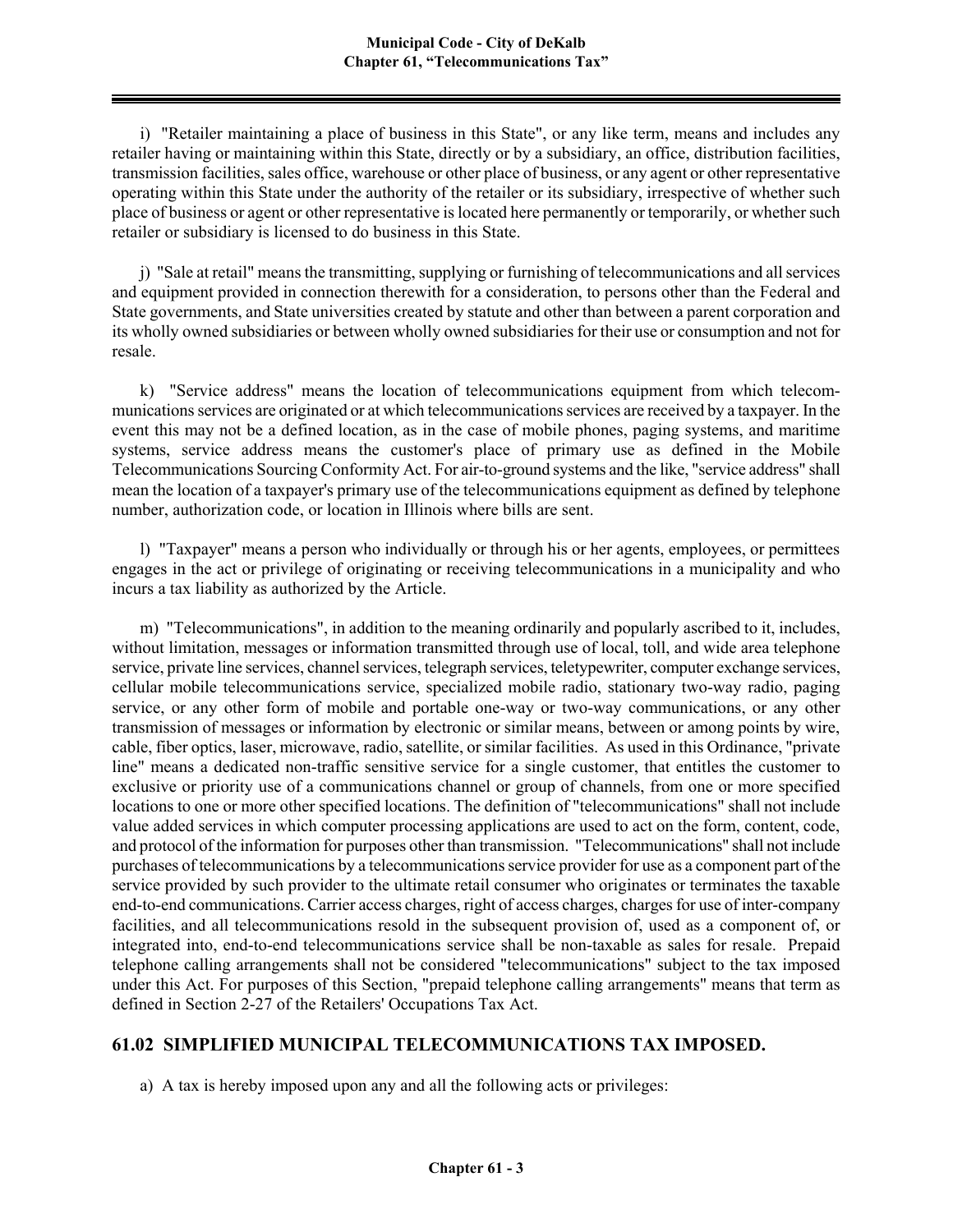1. The act or privilege of originating in the municipality or receiving in the municipality intrastate telecommunications by a person at a rate of six percent  $(6%)$  of the gross charge for such telecommunications purchased at retail from a retailer.

2. The act or privilege of originating in the municipality or receiving in the municipality interstate telecommunications by a person at a rate of six percent  $(6%)$  of the gross charge for such telecommunications purchased at retail from a retailer. To prevent actual multi-state taxation of the act or privilege that is subject to taxation under this subsection, any taxpayer, upon proof that the taxpayer has paid a tax in another state on such event, shall be allowed a credit against any tax enacted pursuant to or authorized by this Section to the extent of the amount of such tax properly due and paid in such other state which was not previously allowed as a credit against any other state or local tax in this State.

b) The tax imposed by this Ordinance is not imposed on such act or privilege to the extent such act or privilege may not, under the Constitution and statutes of the United States, be made the subject of taxation by the municipality.

## **61.03 COLLECTION OF TAX BY RETAILERS.**

a) The tax authorized by this Ordinance shall be collected from the taxpayer by a retailer maintaining a place of business in this State and shall be remitted by such retailer to the Department. Any tax required to be collected pursuant to or as authorized by this Ordinance and any such tax collected by such retailer and required to be remitted to the Department shall constitute a debt owed by the retailer to the State. Retailers shall collect the tax from the taxpayer by adding the tax to the gross charge for the act or privilege of originating or receiving telecommunications when sold for use, in the manner prescribed by the Department. The tax authorized by this Ordinance shall constitute a debt of the taxpayer to the retailer until paid, and, if unpaid, is recoverable at law in the same manner as the original charge for such sale at retail. If the retailer fails to collect the tax from the taxpayer, then the taxpayer shall be required to pay the tax directly to the Department in the manner provided by the Department.

b) Whenever possible, the tax authorized by this Ordinance shall, when collected, be stated as a distinct item separate and apart from the gross charge for telecommunications.

### **61.04 RETURNS TO DEPARTMENT.**

a) Commencing on February 1, 2003, the tax imposed under this Ordinance on telecommunication retailers shall be returned with appropriate forms and information as required by the Department pursuant to the Illinois Simplified Municipal Telecommunications Tax Act (Public Act 92-526, Section 5-50) and any accompanying rules and regulations created by the Department to implement this Act.

### **61.05 RESELLERS.**

a) If a person who originates or receives telecommunications claims to be a reseller of such telecommunications, such person shall apply to the Department for a resale number. Such applicant shall state facts which will show the Department why such applicant is not liable for the tax authorized by this Article on any of such purchases and shall furnish such additional information as the Department may reasonably require.

b) Upon approval of the application, the Department shall assign a resale number to the applicant and shall certify such number to the applicant. The Department may cancel any number which is obtained through misrepresentation, or which is used to send or receive such telecommunication tax-free when such actions in